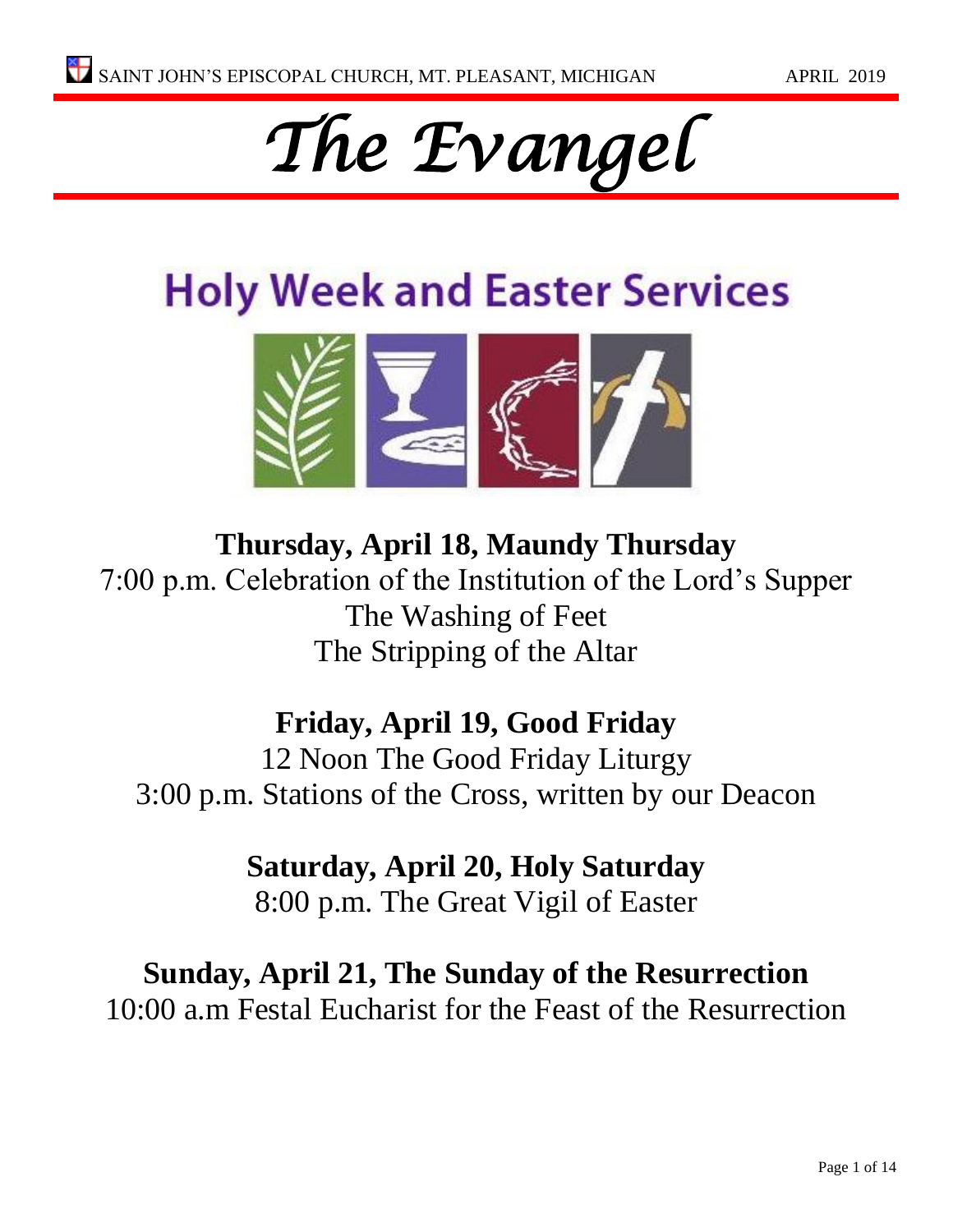# $\sum_{n=1}^{\infty}$  SAINT JOHN'S EPISCOPAL CHURCH, MT. PLEASANT, MICHIGAN APRIL 2019



**Remember Our Homebound Members** Stop by to visit or drop a card to our parish members who are homebound.

# **Alma Dickerson**

461 E. Wing Rd., Mt. Pleasant 772-2516.

#### **Al Neal**

Maplewood, 1945 Churchill Blvd. Mt. P - 773-6172

### **St. John's Prayer Group**

The 16 members of the Prayer Group offer petitions daily for the church and for specific requests. All parishioners are welcome to become members of



the Prayer Group or to submit requests by calling Sandy Wood, 773-9326, Martha Rarick, 773-7510, or the church office at 773-7448.



#### **Home Communion**

Just a reminder: you should let the parish office know if you are ill and wish to receive communion or a visit from either the clergy or a Lay Eucharistic Minister



| Adam B aker            | 3              |
|------------------------|----------------|
| Ezra Hart              | 5              |
| <b>Seth Hartshorne</b> | $\overline{7}$ |
| <b>Ralph Baber</b>     | 8              |
| Amber Wolf             | 8              |
| <b>Tom Cochrane</b>    | 12             |
| Jennifer Dingman       | 14             |
| <b>Henry Fulton</b>    | 16             |
| Ardent Hart            | 16             |
| <b>Bryce Kantak</b>    | 16             |
| <b>Harold Cook</b>     | 17             |
| Megan Blackburn        | 22             |
| Jaclynn Cosan          | 24             |
| Alex DeLong            | 24             |
| Chris DeLong           | 24             |
| <b>Ashley Miller</b>   | 24             |
| Pamela Dingman         | 29             |
|                        |                |



| Brad & Debi Peterson | 19 |
|----------------------|----|
| Steven Berkshire &   |    |
| Eileen Swinehart     | 30 |

### **The Altar Flower Calendar**

is posted near the back door of the Church. Please consider a Sunday that is a good date for you to honor or

remember a loved one and sign up to provide altar flowers. Flowers are a wonderful addition to worshiip!

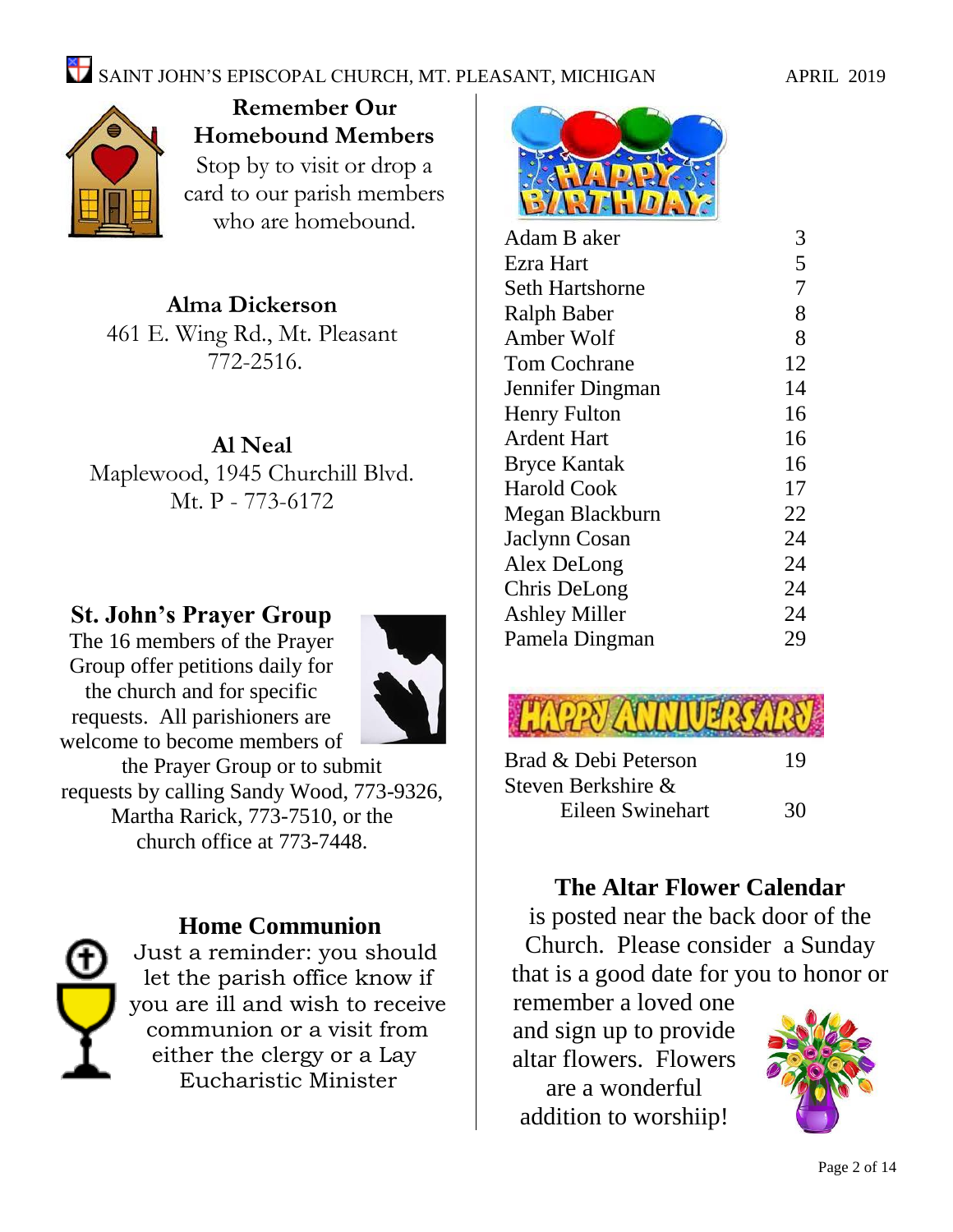# Outside the Tent

Henry has been writing about Matthew Arnold these last weeks, and as we often do when we're working on our "Evangel" pieces, we have talked about what we are thinking and writing. I first learned about Matthew Arnold in Sister Rosalie's ninth-grade English class. She led us through "Dover Beach, Arnold's most famous poem, and then—I think this is true!—required that we memorize it. After all these years it is poignant to me as I try to come to terms with our violent world. I opened my browser a little while ago, and was met with the news that a single shooter boarded a tram in Utrecht, the Netherlands, and began shooting. This comes days after more than fifty men, women, and children were gunned down by an Australian white supremacist in Christchurch, New Zealand. The prime minister of New Zealand has vowed to write tougher gun laws. The prime minister of the Netherlands has called the shooting "an attack on our tolerant and open society."

I think we all feel angry and helpless: as Matthew Arnold wrote, *We are here as on a darkling plain Swept with confused alarms of struggle and light, Where ignorant armies clash by night.*

My first awareness of the violence in our world was October through November, 1956, when a student uprising in Hungary grew into a nation-wide rebellion against the Hungarian Peoples' Republic and its Soviet-imposed policies. I was only eight years old, and so I had only a vague idea of what was happening in a country I'd never heard of. My teacher reported that the streets of Hungary were running with mud. She did not speak of the numerous deaths, certainly aware that children our age should be shielded from such harsh truths. In my innocence, I did not think such violence could rain down on our nation: we were a "free" society that no one from the outside could touch. But later in that school year, the reality of violence came to us when a couple who had escaped the revolution came to our parish. Their son joined our class for the few months they were in Escanaba. He could not speak English, and he was dressed in winter clothing that looked as though it had come from a thrift store. He wore steel-toed boots that I recall he swung at anyone who approached him. He must have been terrified.

#### *We are here as on a darkling plain.*

Ten years later that darkling plain came close when many of my male classmates shipped out to Vietnam. One of them, who had been at my school for first and second grade, died in the spring after high school. I have visited his name at the Viet Nam Memorial in Washington, D.C. on two occasions, and when his mother died a few years ago I wondered whether she had found peace, whether her son's untimely death stopped weighing on her spirit. How could she have come to terms with her loss, except with a loving Creator's strong embrace.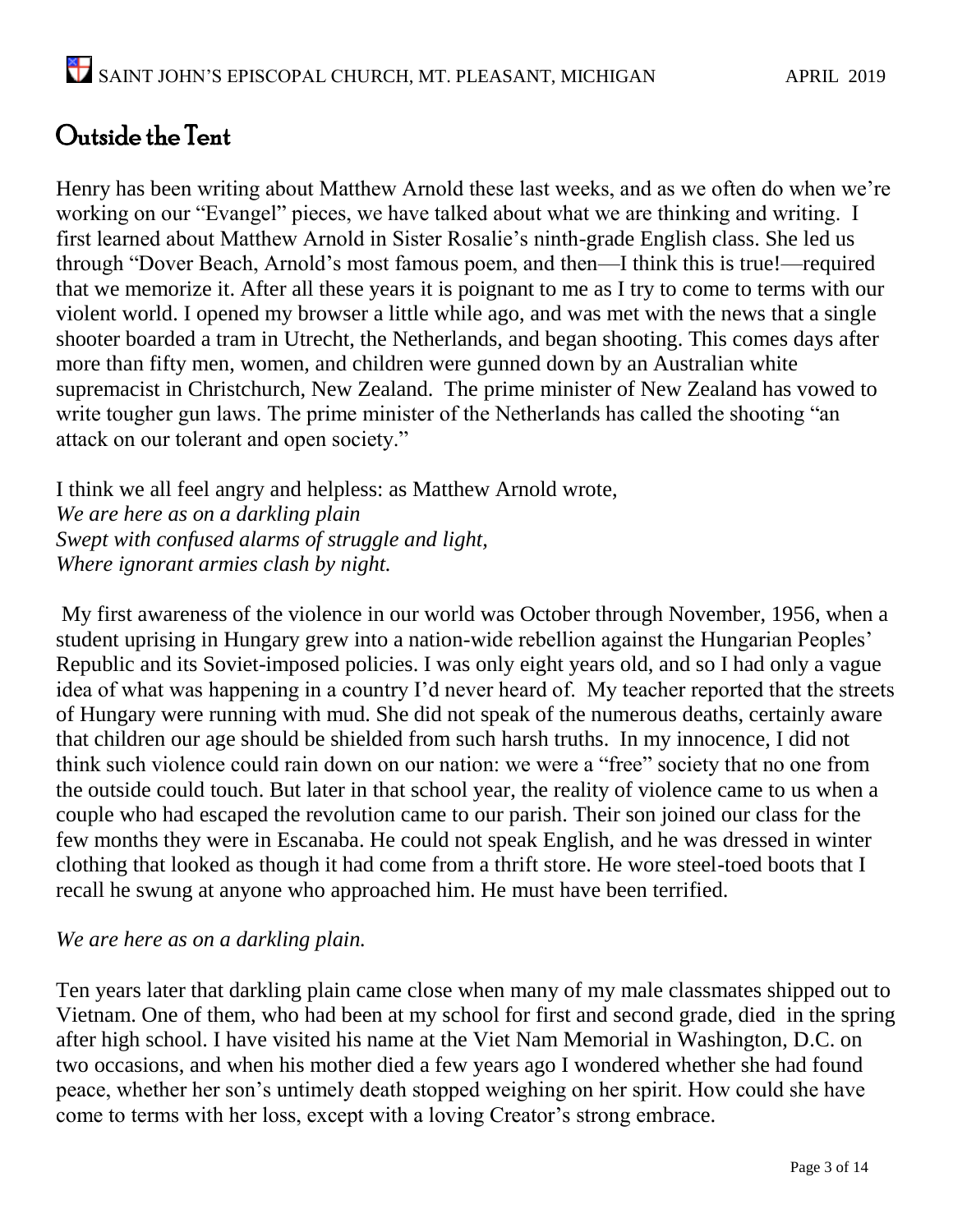#### *We are here as on a darkling plain.*

We are a world at war: with other nations and other ideologies on their desert battlefield; and within our nations as we struggle to temper the words and actions of hate groups. So much of the violence we experience is centuries-old, rising from the Crusaders who marched into Islamic nations, their goal to "kill the infidel." My Catholic High School's nickname was "The Crusaders," a name we would not give these days. Why did anyone think it was a good idea?

#### *We are here as on a darkling plain.*

I don't know the answers to the questions I have raised. But I continue to pray quietly as I watch the evening news or catch up hourly on the CNN website. I pray for those who suffer in the battlefields of 2019, and I try to pray for those who perpetrate this violence. I hope that all is not lost. The birds do not think so. They sing their mating songs as they flock back into our oak and maple trees for the summer season. We may be here on a darkling plain, but the night will not last. As the psalmist says, "Joy will come in the morning."

Peace, Nancy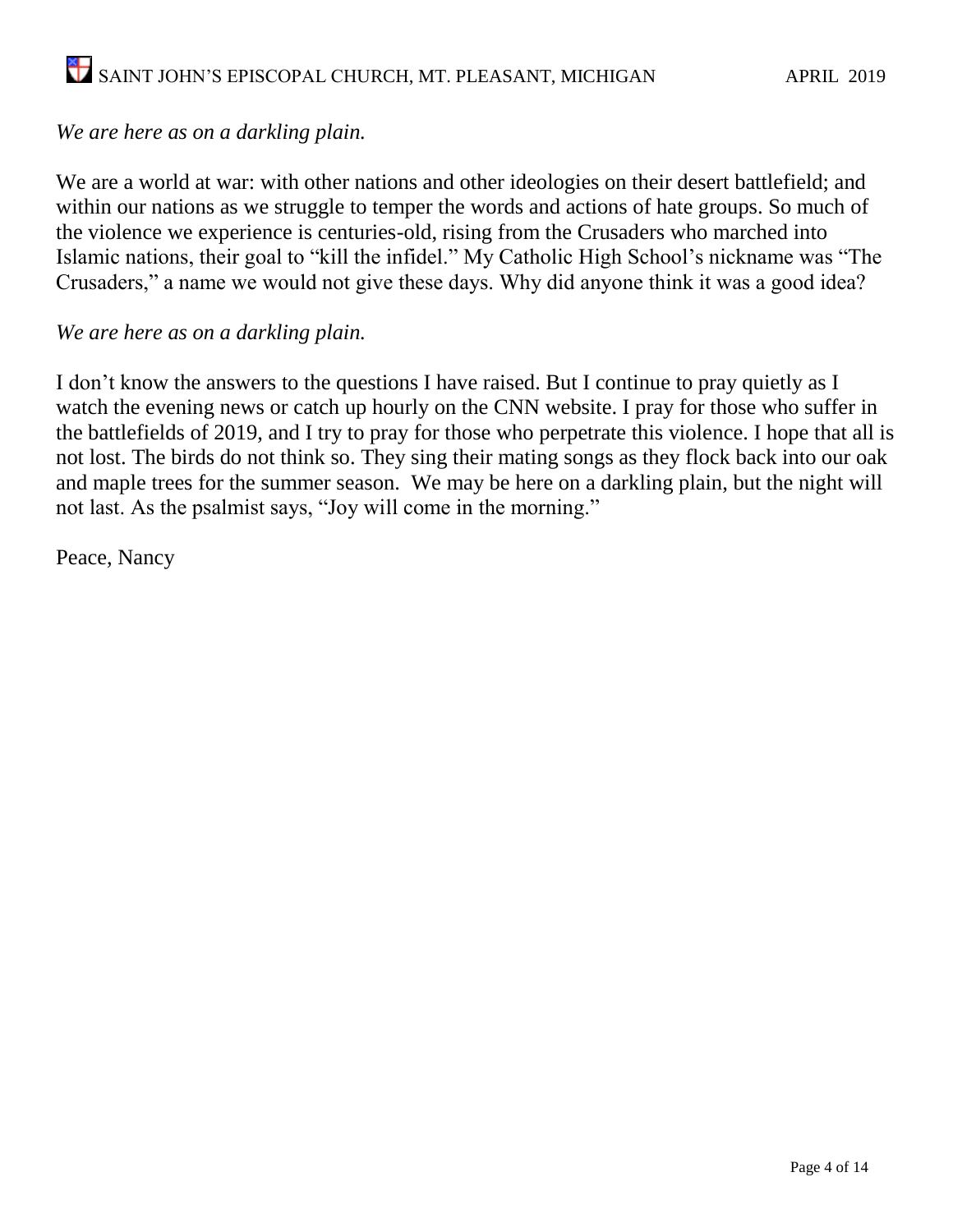## **Easter Baskets**

Each year we at St. John's hope to provide Easter Baskets for six needy families and twelve candy baskets for children. As we did last year, a list of the items needed to fill these baskets will be posted in the Narthex of the Church. Please find the items you would like to contribute on the list and sign up to provided those items. Monetary donations should be clearly marked "Easter Baskets" and may be placed in the collection plate.

**Please have ALL donations in by MONDAY,APRIL 15th!**

# **† † † † † † † † † † † † † † † † † †**

## **Easter Flowers**

For those who would like to contribute money to provide flowers and/or special music for Easter Sunday, please use this form to designate your contribution. The donations may be made in memory of loved ones, in thanksgiving, or to honor a special blessing. Contributions will be acknowledged in the Easter Sunday bulletin. Contributions may be placed in the Sunday offering plate and must be in the church office on or before **SUNDAY, APRIL 14!**



\_\_\_\_\_\_\_\_\_\_\_\_\_\_\_\_\_\_\_\_\_\_\_\_\_\_\_\_\_\_\_\_\_\_\_\_\_\_\_\_\_\_\_\_\_\_\_\_\_\_\_\_\_\_\_\_\_\_\_\_\_\_\_\_\_\_\_\_\_\_\_\_\_\_\_

\_\_\_\_\_\_\_\_\_\_\_\_\_\_\_\_\_\_\_\_\_\_\_\_\_\_\_\_\_\_\_\_\_\_\_\_\_\_\_\_\_\_\_\_\_\_\_\_\_\_\_\_\_\_\_\_\_\_\_\_\_\_\_\_\_\_\_\_\_\_\_\_\_\_\_

I would like to contribute Easter flowers.

I do so in honor \_\_\_\_\_\_\_\_\_\_ or thanksgiving \_\_\_\_\_\_\_\_\_ or in memory \_\_\_\_\_\_\_\_\_\_\_of: PLEASE PRINT CLEARLY

Contribution given by: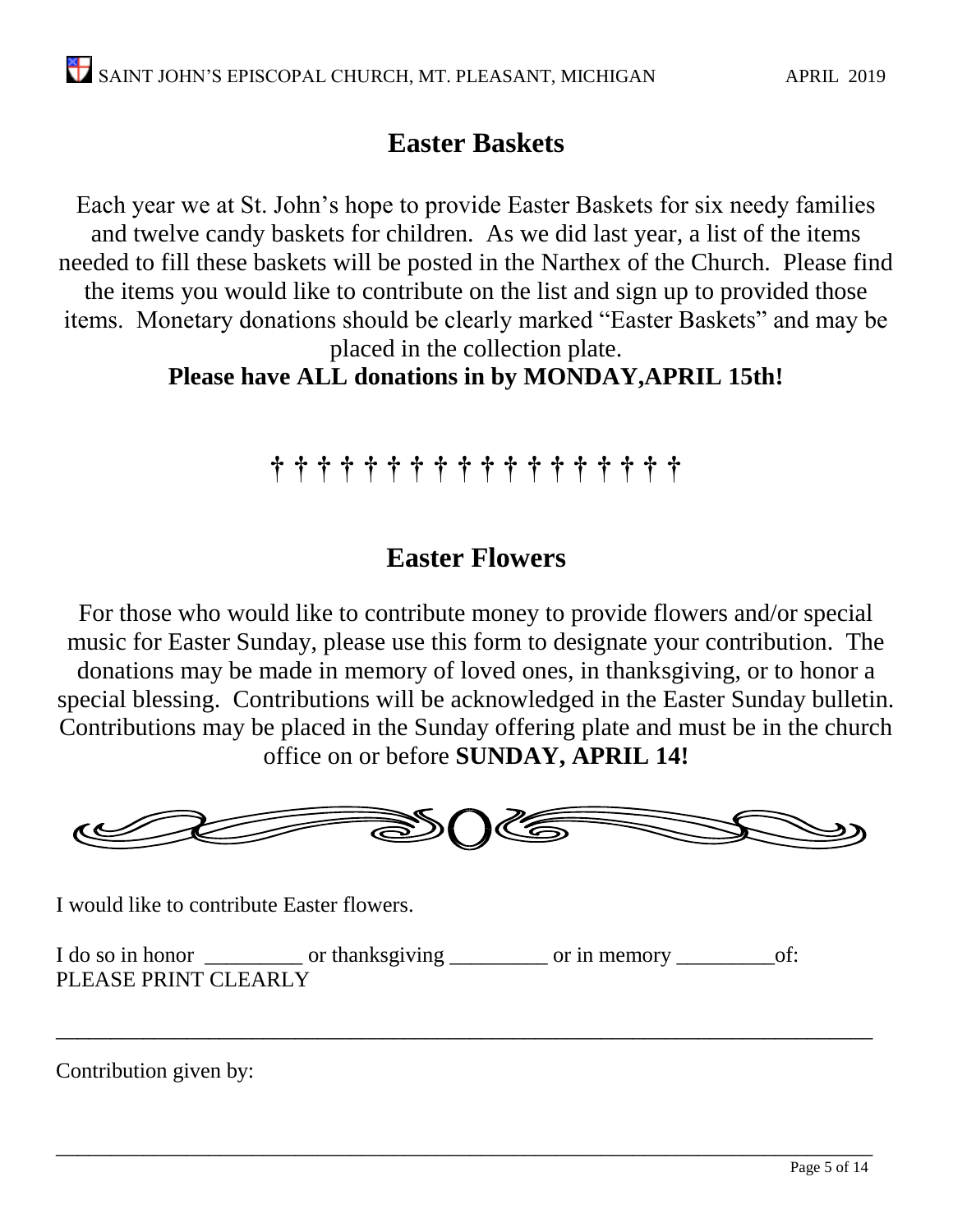

# April 2019 Sunday Lay Ministry

| <b>COFFEE</b><br><b>ALTAR</b>                                                                       |                                    |                     |                  |                          |                      |                |
|-----------------------------------------------------------------------------------------------------|------------------------------------|---------------------|------------------|--------------------------|----------------------|----------------|
| <b>DATE</b>                                                                                         | <b>LESSONS</b>                     | <b>PRAYERS</b>      | <b>GREETERS</b>  | <b>HOUR</b>              | <b>ACOLYTES</b>      | <b>GUILD</b>   |
|                                                                                                     |                                    |                     |                  | <b>HOSTS</b>             |                      |                |
| <b>April</b>                                                                                        | 8:00 a.m.                          | 8:00 a.m.           |                  |                          |                      |                |
| 7                                                                                                   | Steven                             | Carol Lauffer       | Joan Kadler      | David, Nancy             | Rex Dingman          | Pamela         |
|                                                                                                     | Berkshire                          |                     | and              | and Matthew              |                      | Dingman        |
| 5 Lent                                                                                              | 10:00 a.m.                         | 10:00 a.m.          | Mary Kiesgen     | Kinney                   |                      |                |
|                                                                                                     | Jessica                            | Sandy Wood          |                  |                          |                      |                |
|                                                                                                     | Vinciguerra                        |                     |                  |                          |                      |                |
|                                                                                                     | Lectionary: Isaiah 43:16-21        | Philippians 3:4b-14 |                  | John 12:1-8<br>Psalm 126 |                      |                |
| <b>April</b>                                                                                        | 10:00 a.m.                         |                     |                  |                          |                      |                |
| 14                                                                                                  | Ralph, Steve,                      | 10:00 a.m.          | David, Nancy     | Rod Leslie and           | Adam B aker          | Pamela         |
|                                                                                                     | Henry, Nancy                       | Henry Fulton        | and Matthew      | Marian Matyn             |                      | Dingman        |
| Palm                                                                                                | and Karen.                         |                     | Kinney           |                          |                      |                |
| <b>Sunday</b>                                                                                       |                                    |                     |                  |                          |                      |                |
|                                                                                                     | Lectionary: Isaiah 50:4-9a         | Philippians 2:5-11  | Luke 22:14-23:56 |                          | or Luke 23:1-49      | Psalm 31:9-16  |
| <b>April</b>                                                                                        | 10:00 a.m.                         |                     | Ulana            |                          |                      |                |
| 21                                                                                                  | Anne Heibert                       | 10:00 a.m.          | Klymyshyn        |                          | Matthew              | Ella Jo Reg    |
|                                                                                                     | Alton and                          | Nancy               | and Lynne        |                          | Kinney               | and David      |
| <b>Easter</b>                                                                                       | Nancy                              | Hartshorne          | L'Hommedieu      |                          |                      | Shirley        |
| <b>Sunday</b>                                                                                       | Hartshorne                         |                     |                  |                          |                      |                |
|                                                                                                     | Lect ary: or Isaiah 65:17-25       | Acts 10:34-43       | John 20:1-18     |                          | Psalm 118:1-2, 14-24 |                |
| <b>April</b>                                                                                        | 8:00 a.m.                          | 8:00 a.m.           |                  |                          |                      |                |
| 28                                                                                                  | Steven                             | Peg Hicks           | Rod Leslie       | Harriett White           | Emma                 | Ella Jo Regan  |
|                                                                                                     | Berkshire                          |                     | and Maria        | and                      | Dingman              | and David      |
| 2 Easter                                                                                            | 10:00 a.m.                         | 10:00 a.m.          | Matyn            | Sandy Wood               |                      | Shirley        |
|                                                                                                     | Anne Hiebert                       | Joan Kadler         |                  |                          |                      |                |
|                                                                                                     | Alton                              |                     |                  |                          |                      |                |
| Lectionary:<br>Revelation 1:4-8<br>John 20:19-31<br>Acts 5:27-32<br>Psalm 118:14-29<br>or Psalm 150 |                                    |                     |                  |                          |                      |                |
| <b>May</b>                                                                                          | 8:00 a.m.                          | 8:00 a.m.           |                  |                          |                      |                |
| 5                                                                                                   | <b>Barbara</b>                     | Peg Hicks           | Colin, Anne,     | Sharon Bolton            | Rex Dingman          | Pamela         |
|                                                                                                     | Sheperdigian                       |                     | and Matthew      | and Elizabeth            |                      | Dingman and    |
| 3 Easter                                                                                            | 10:00 a.m.                         | 10:00 a.m.          | Alton            | <b>Brockman</b>          |                      | Harriett White |
|                                                                                                     | <b>Ralph Baber</b><br>Mary Kiesgen |                     |                  |                          |                      |                |
| Revelation 5:11-14<br>John 21:1-19<br>Psalm 30<br>Lectionary:<br>Acts 9:1-6, (7-20)                 |                                    |                     |                  |                          |                      |                |

Renavnerg i Reiginferg Renavnerg i Reiginferg i Rei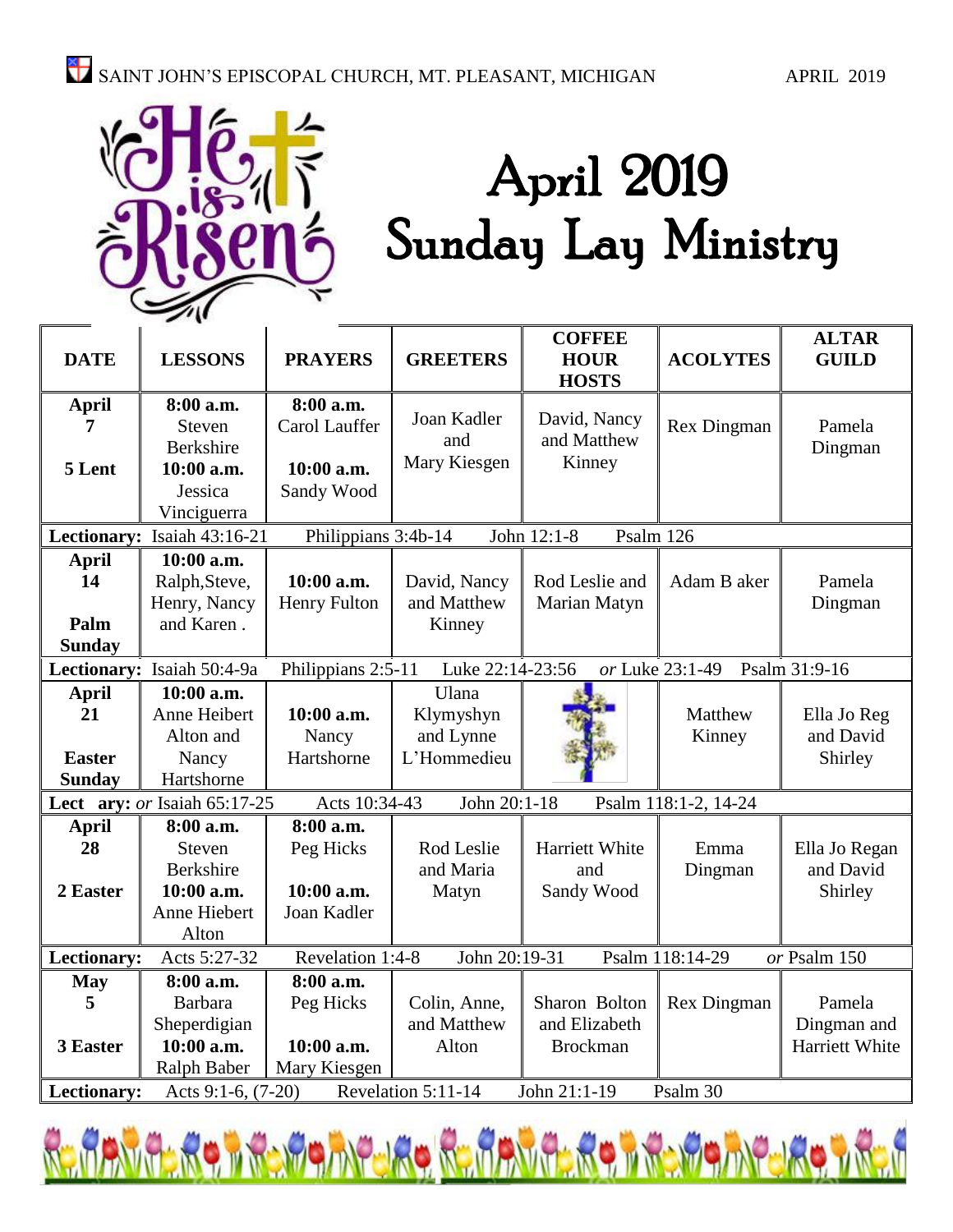

| Sunday                                     | Monday                  | Tuesday                 | Wednesday       | Thursday           | Friday               | Saturday            |
|--------------------------------------------|-------------------------|-------------------------|-----------------|--------------------|----------------------|---------------------|
| March 31<br>4 Lent                         | April 1                 | $\overline{2}$          | $\mathbf{3}$    | 4                  | 5                    | 6                   |
| 8 am Holy Eucharist                        | 12 Noon DOK             | 10 a.m. Tai Chi         | Secretary       |                    | <b>Office Closed</b> |                     |
| 9 a mSunday School                         | 4 p.m.                  | 2 pm Prayer Shawl       | away from       | 10 a.m. Tai Chi    |                      |                     |
| 10 a Choral Eucharist                      |                         | 5:30-p.m. Yoga          | April 3-8       |                    |                      |                     |
| 10 am Pine River                           | <b>Music Meeting</b>    |                         |                 | 5:30 p.m.          |                      |                     |
| 2 pm Prayer Shawl                          |                         | 7 p.m.<br>Compassionate |                 | Choir Rehearsal    |                      |                     |
| 5 pm Yoga                                  | 5:30 a.m.EfM            | Friends                 | 6:30 p.m.       |                    |                      |                     |
| 5 Lent<br>7                                | 8                       | 9                       | Yoga<br>10      | 11                 | 12                   | 13                  |
| 8 am Holy Eucharist                        | 9:30 a.m. Staff         |                         |                 |                    | <b>Office Closed</b> |                     |
| 9 am Sunday School                         | Meeting                 | 10 a.m. Tai Chi         |                 | 10 a.m. Tai Chi    |                      |                     |
| 10 a Choral Eucharist                      |                         |                         |                 |                    |                      |                     |
| 10 am Pine River                           | 4 p.m.                  | 2 pm Prayer Shawl       |                 | 5:30 p.m.          |                      |                     |
| <b>Vestry Meeting</b>                      | <b>Music Meeting</b>    |                         | 6:30 p.m.       | Choir Rehearsal    |                      |                     |
| 4 Lenten Film Series                       |                         | 5:30 p.m. Yoga          | Yoga            |                    |                      |                     |
| 5 p.m. Yo                                  | 5:30:p.m. EfM           |                         |                 |                    |                      |                     |
|                                            |                         |                         |                 |                    |                      |                     |
| 14<br>Palm Sunday                          | 15                      | 16                      | 17              | Maundy Thursday 18 | Good Friday<br>19    | Holy Saturday<br>20 |
| <b>ONE</b> Service at                      |                         |                         |                 | 10 a.m. Tai Chi    | <b>Office Closed</b> |                     |
| 10 am Choral                               | 4 p.m.usic Meeting      | 10 a.m. Tai Chi         | 6:30 p.m.       | 5:30 p.m.          |                      |                     |
| Eucharist                                  |                         |                         | Yoga            | Choir Rehearsal    | 12 pm Eucharist      |                     |
| 5 pm. Holy Eucharist                       | 5:30p.m. EfM            | 2 pm Prayer Shawl       |                 |                    | 3 pm Stations of     |                     |
| at Emmaus                                  |                         |                         |                 | 7 pm Eucharist     | the Cross            | 8 pm The Great      |
| Deadline for Easter<br><b>Flowers Form</b> |                         | 5:30 p.m. Yoga          |                 | 8 pm Vigil         |                      | <b>Easter Vigil</b> |
|                                            |                         |                         |                 |                    |                      |                     |
| $\overline{21}$<br>Easter Sunday           | $\overline{22}$         | $\overline{23}$         | $\overline{24}$ | $\overline{25}$    | $\overline{26}$      | $\overline{27}$     |
| <b>ONE</b> Service at                      | May Evangel<br>Deadline |                         |                 | 10 a.m. Tai Chi    | <b>Office Closed</b> |                     |
| 10 am Festal Eucharist                     |                         | 10 a.m. Tai Chi         |                 |                    |                      |                     |
| 5 pm Holy Eucharist                        | 4 p.m.                  | 5:30 p.m. Yoga          |                 | 5:30 p.m.          |                      |                     |
| at Emmaus                                  | <b>Music Meeting</b>    |                         | 6:30 p.m.       | Choir Rehearsal    |                      |                     |
|                                            | 5:30:p.m. EfM           |                         | Yoga            |                    |                      |                     |
| $\overline{28}$<br>2 Easter                | $\overline{29}$         | 30                      |                 |                    |                      |                     |
| 8 am Holy Eucharist                        |                         |                         |                 |                    |                      |                     |
| 9 am Sunday School                         | 4 p.m.                  | 10 a.m. Tai Chi         |                 |                    |                      |                     |
| 10 a Choral Eucharist                      | <b>Music Meeting</b>    |                         |                 |                    |                      |                     |
| 10 am Pine River                           |                         | 5:30 p.m. Yoga          |                 |                    |                      |                     |
| 5 pm Potluck & Holy                        | 5:30:p.m. EfM           |                         |                 |                    |                      |                     |
| <b>Eucharist at Emmaus</b>                 |                         |                         |                 |                    |                      |                     |
| 5 pm Yoga                                  |                         |                         |                 |                    |                      |                     |

\_\_\_\_\_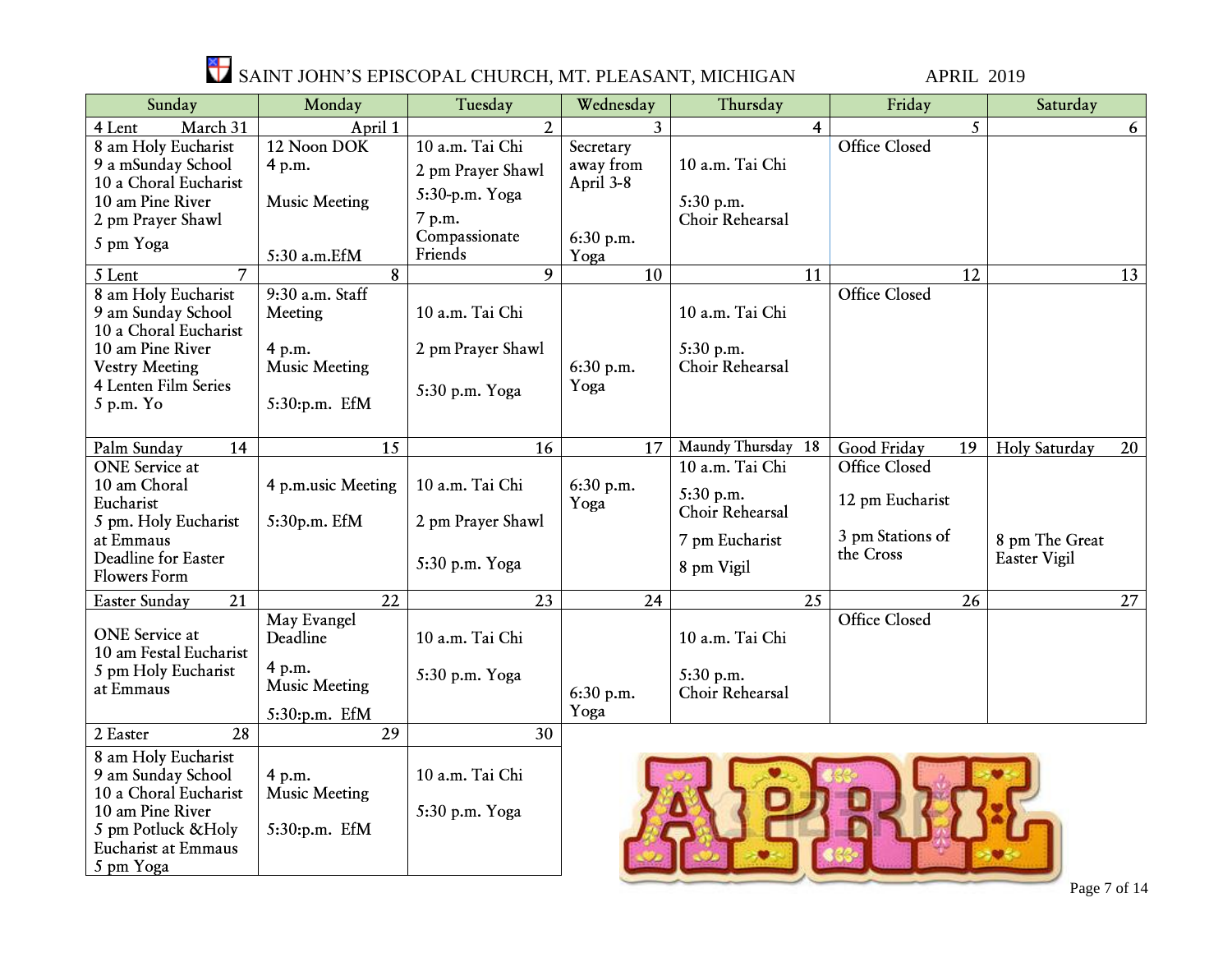SAINT JOHN'S EPISCOPAL CHURCH, MT. PLEASANT, MICHIGAN APRIL 2019

**This is our Greeter/Coffee Hour Host Schedule—If you cannot serve on the date you were given, please exchange dates with someone else on the list and call the Parish Secretary at 773-7448**

**Greeters**



#### **April**

- Joan Kadler and Mary Kiesgen
- David, Nancy and Matthew Kinney
- Ulana Klymyshyn and Lynne L'Hommedeu
- Rod Leslie and Marian Matyn

### **May**

- Colin, Anne and Matthew Alton
- Sharon Bolton and Marcia David
- Tom and Mary Ellen Cochrane
- David and Jennifer Dingman

### **June**

- Ford and Pamela Dingman
- Joan Kadler and Mary Kiesgen
- David, Nancy and Matthew Kinney
- Ulana Klymyshyn and Lynne L'Hommedieu
- Rod Leslie and Marian Matyn

**Coffee Hour Hosts**



#### **April**

- David, Nancy and Matthew Kinney
- Rod Leslie and Marian Matyn
- No Coffee Hour for Easer Sunday
- Harriett White and Sandy Wood

### **May**

- NEED SOMEONE to VOLUNTEER
- Sharon Bolton and Elizabeth Brockman
- Colin, Anne and Matthew Alton
- Bernice Cole and Laura Cochrane

### **June**

- Clancy and Pat DeLong
- David and Jennifer Dingman
- Ford and Pamela Dingman
- Joan Kadler and Mary Kiesgen
- David, Nancy and Matthew Kinney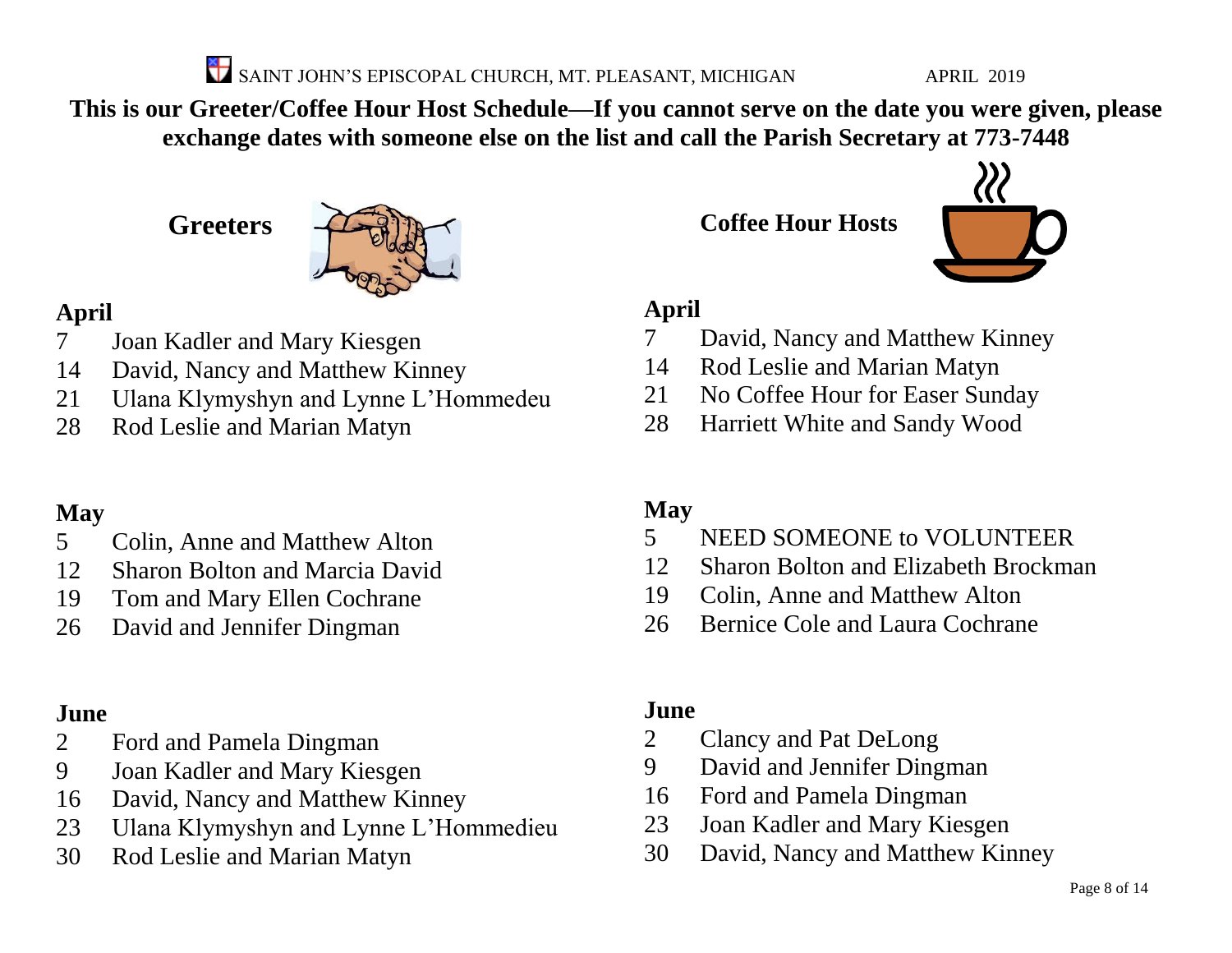#### **St. John's Episcipal Church Vestry Minutes from March 10, 2019**

Present are Adam Baker (clerk), Clancy DeLong, DJ Proctor, Marcia David, Harriett White, Diane Stier, David Shirley, Ulana Klymyshyn, Tom Cochrane, Ella Jo Regan.

Adam moved Vestry approve February Minutes, Ella seconded. Vestry approved. Diane did her Pastoral Report. The Diocesan Church Development Institute will begin having meetings May 4th in Midland. We need to register members soon. David suggests that Search Committee Parish Directory Subcommittee keep contact with Pam Dingman because of her expertise. Clancy strongly suggests that a parish directory be created in Excel Spreadsheet format so it can be converted into other formats easily. David said that he thinks Lara had a copy of the Rector Transitions book. He had one that he might be willing to lend out also.

David reported that he submitted the Parochial Report to the National and Diocesan Office. Average Sunday attendance this year was 58. Adult Communicants in Good Standing number 98. (this was after 34 people who moved away were removed from the directory). Total number, counting Adult and Youth Communicants in Good Standing, was 102. Easter Attendance was 118 (this includes Easter Saturday and Easter Sunday). We had 3 Baptisms, 2 Burials, and 1 person had Reception.

Clancy completed the Financial Report. Everything looked on pretty good track so far. David stressed the importance of keeping up with your pledges and offerings during the transition process, because a parish in sound financial shape is in a much better position to hire a new rector.

Clancy reported that we have a quote of \$599 for a regular monitor and \$799 for a 24 inch monitor to upgrade our computer. We might also qualify for Google cloud services for free as a non-profit organization. DJ moves that Vestry approve the purchase of the 24 inch monitor system for \$799 and the Blaze backup system. Marcia seconds. Vestry approves.

David reported that Nancy Kinney has reported to him that doors are often left open during the week. This is an issue that we need to keep an eye on and discuss later.

Ulana reported that St. Johns will be hosting the homeless shelter from April 7 to 14. We usually have a harder time finding overnight volunteers during April.

David reported that Sandy will be on vacation from April 3-10. We will need to have all bulletins for Holy Week completed beforehand.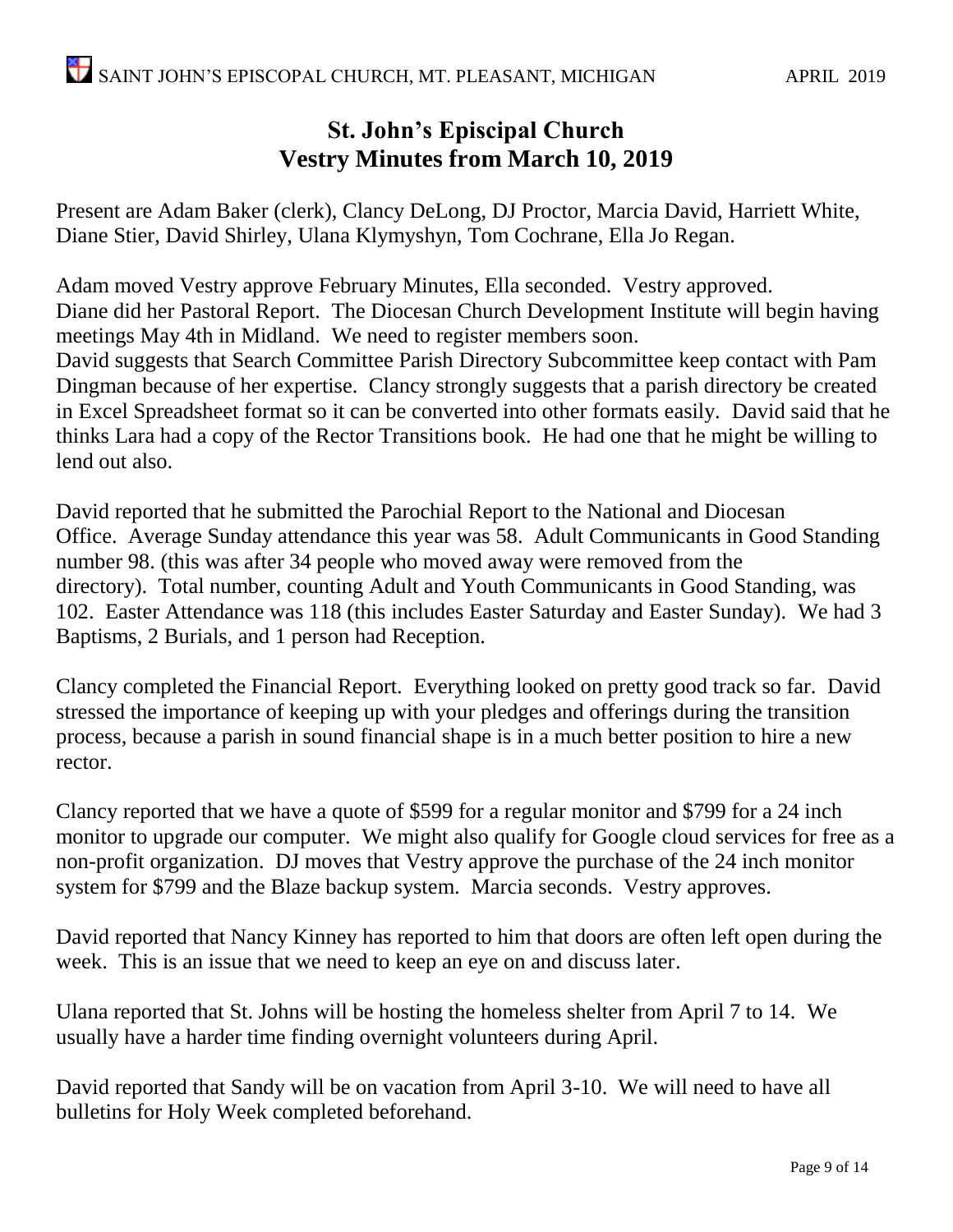Diane leaves, Vestry goes into executive session to address parishioner concerns.

Tom moves Vestry adjourn, Ella seconds. Vestry adjourns.

Next Vestry meeting is scheduled for Palm Sunday, April 14.

Search Committee Report to Vestry, March 10 2019

The Search Committee has created three subcommittees to move our work forward in a strategic fashion: (1) Member Directory Subcommittee to update our membership list; (2) Parish Self-Study Subcommittee to collect data from our members relevant to the search; and (3) Community Profile Subcommittee to provide detailed information to candidates about the Mount Pleasant, CMU and Tribal communities. Each subcommittee has been meeting separately and reporting their progress to the larger committee. All work is in the beginning stages, with the primary goal now to create a survey for current and inactive members to express what St. John's means to them, what keeps them here, and what issues they would like to see improved upon in the future.

Faithfully submitted, Adam Baker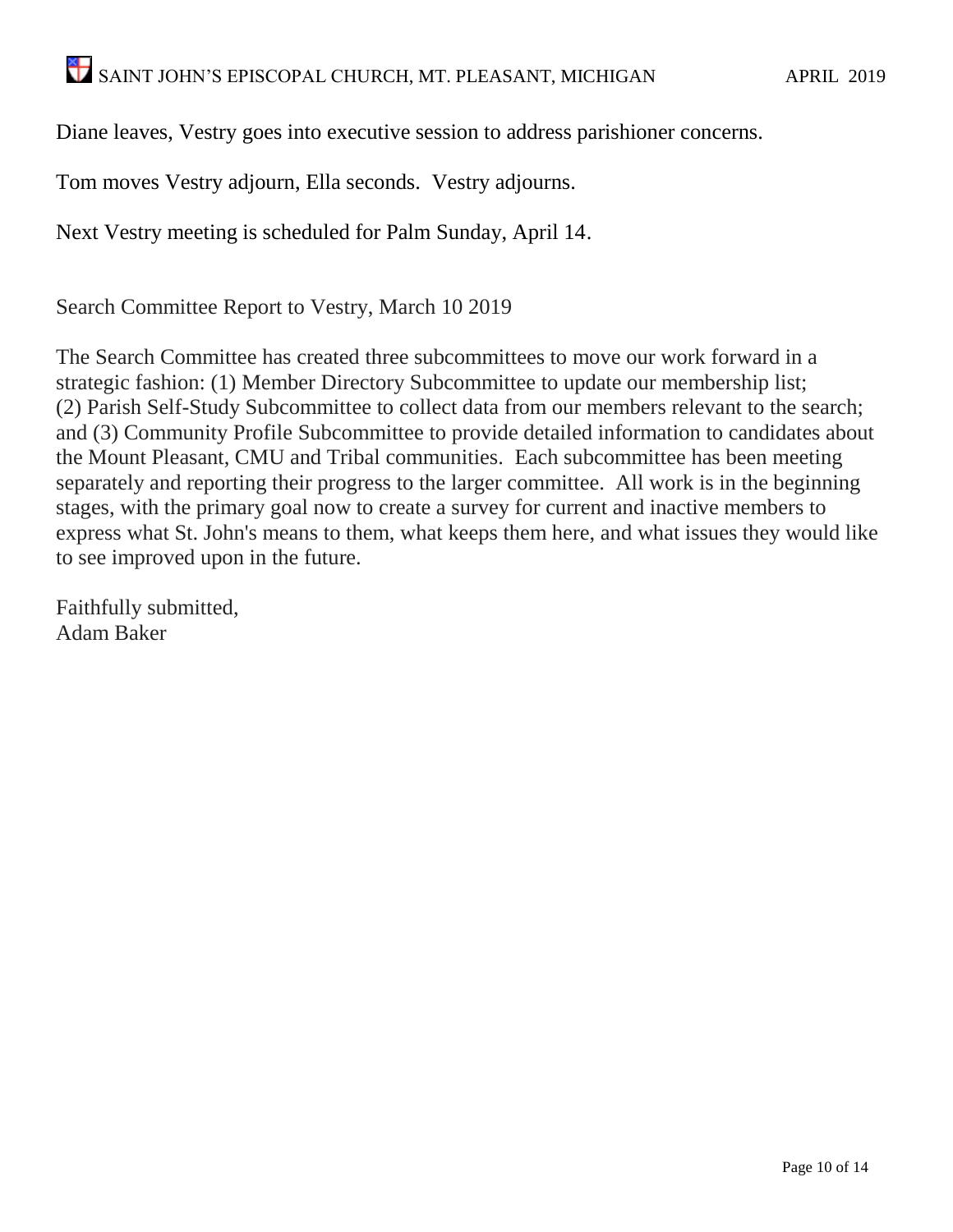#### SAINT JOHN'S EPISCOPAL CHURCH, MT. PLEASANT, MICHIGAN APRIL 2019 **February 2019 Financial Report**

Below is a summary of operating fund activity through the end of February (16.67%).

Unrestricted operating fund receipts................................................\$ 29,204.13 (15.93% of budget) Unrestricted operating fund expenditures...........................................28,522.98 (15.55% of budget)

#### **Operating fund receipts over (under) expenditures ........................\$ 681.15**

Income and expenses are as anticipated through February. A new fund drive to retire the mortgage will take place during the second calendar quarter. If you have suggestions, please share them with a vestry member.

As always, please make sure that your pledges and Capital Fund gifts are up to date.

#### **Cash balances on February 28, 2019 are as follows:**

| Capital Campaign funds balance on February 1, 2019 14,178.99 |  |
|--------------------------------------------------------------|--|
| Capital Campaign funds balance on February 28, 201912,930.30 |  |

#### **Capital Fund Activity For February:**

 **Net Activity ..................................................... (1,248.69)**

#### **BUILDING PROJECT**

| Non-Capitalized Expenses (Bank Fees/Interest) 20,239.66 |  |
|---------------------------------------------------------|--|

|--|--|--|--|

Anticipated Expenses:

#### **TOTAL PROJECT COST.....................................475,910.92**

#### Clancy DeLong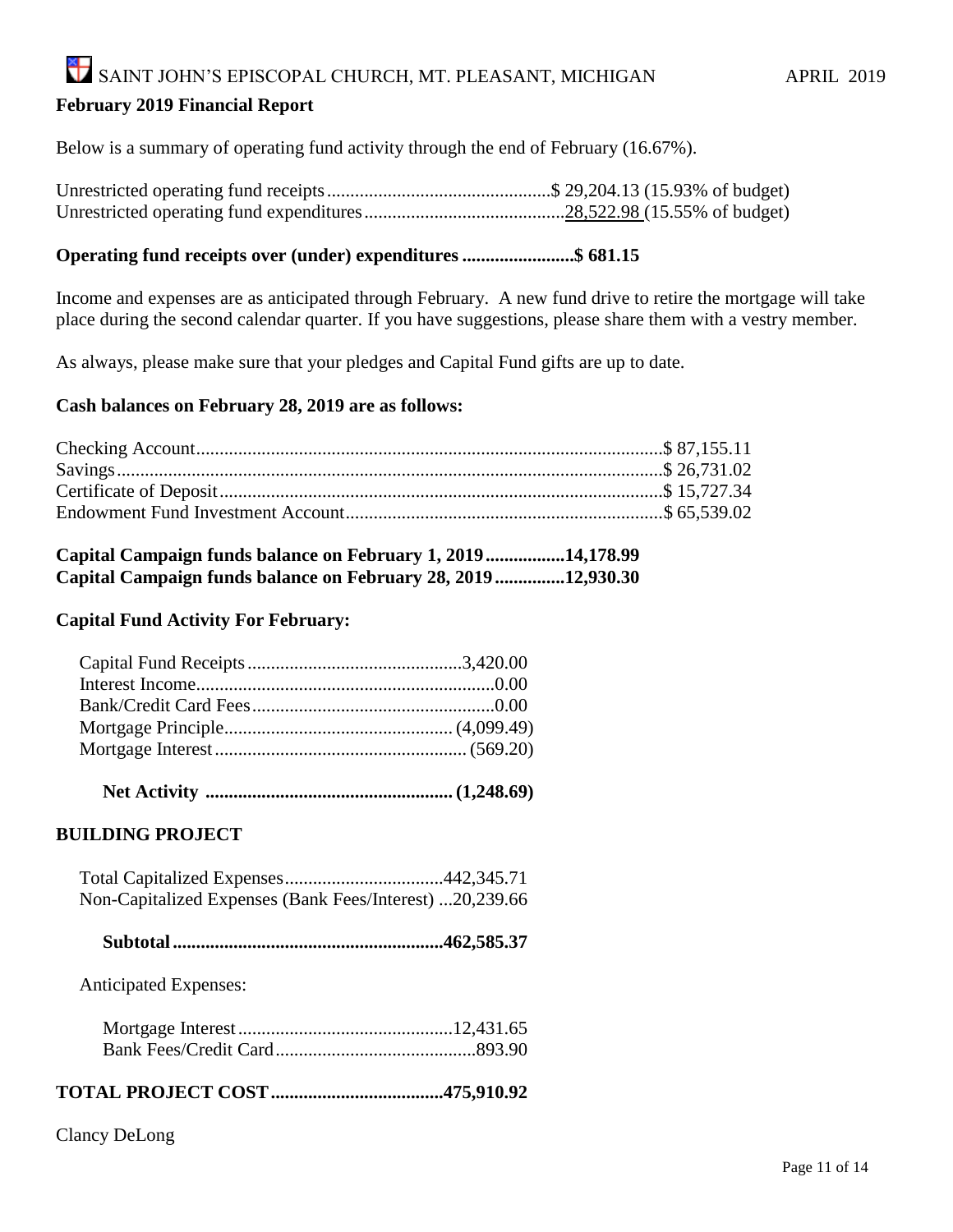#### **ANGLICAN WORTHIES**

341. Arnold, Matthew (1822-1888) April 2019 Poet & essayist (pt. v)

Though Arnold declared an end to his poetic career, he did not quit entirely. Collected editions of his poetry include a number of pieces after 1867, though none of them of the quality or length of his earlier work. The last major work of his literary career were several volumes of essays dealing with the state of English culture, the role of religion in that culture, and other essays dealing with poetry in the nineteenth century.

The great critics and social commentators of the long Victorian period are Thomas Carlyle (1795-1881), John Ruskin (1819-1900), and Arnold. Arnold, I think, is the most difficult to understand, but I have decided that among the three he speaks more directly to our troubled and politically partisan time. In reading Arnold's essays, one must never forget the source and breadth of his experiences, of traveling all over England examining the state and condition of parochial education, of what was being taught to children of very religious and earnest, hard-working parents, middle-class adults, Methodists and Baptists, evangelicals, a population already qualified to vote in Parliamentary elections, others on the verge of qualification because of the second great Reform Bill on 1872. And Arnold was alarmed at the prospect. He believed that these new class of shopkeepers were not qualified to vote because they had no familiarity with the history and culture of the land that was granting them the vote! In his *Culture and Anarchy* (1867) he called them "Hebraists."

This was a growing class of people who benefited from the surge in the British economy from about 1849 on, a growth due in part to the factories in the Midlands, and doubtless to the explosion of markets in the evolving British Empire in Africa and Asia. J. Dover Wilson speaks of this class of people emerged from "a condition of ignorance, squalor and brutality which in [a] happier age is almost impossible to imagine." But as they became more well off, they retained from that past a self-centered spiritual anarchy, "an anarchy which expressed itself in its hideous, sprawling industrial cities, its loud-voiced assertions of personal liberty, its dismal, stuffy forms of Christianity, its worship of size and numbers and wealth and machines generally. . . [and] as the only way to salvation." If you have ever read Dickens' novel *David Copperfield* (1849-50), you have seen them, the Murdstones. These people are the selfrighteous because they have money, they have a bible, and they have some education. In *Culture and Anarchy*, Arnold is highly critical of this emerging middle-class; he knows that they have the numbers to inherit the kingdom, so to speak, and they are narrow-minded Philistines. They are his Hebraists.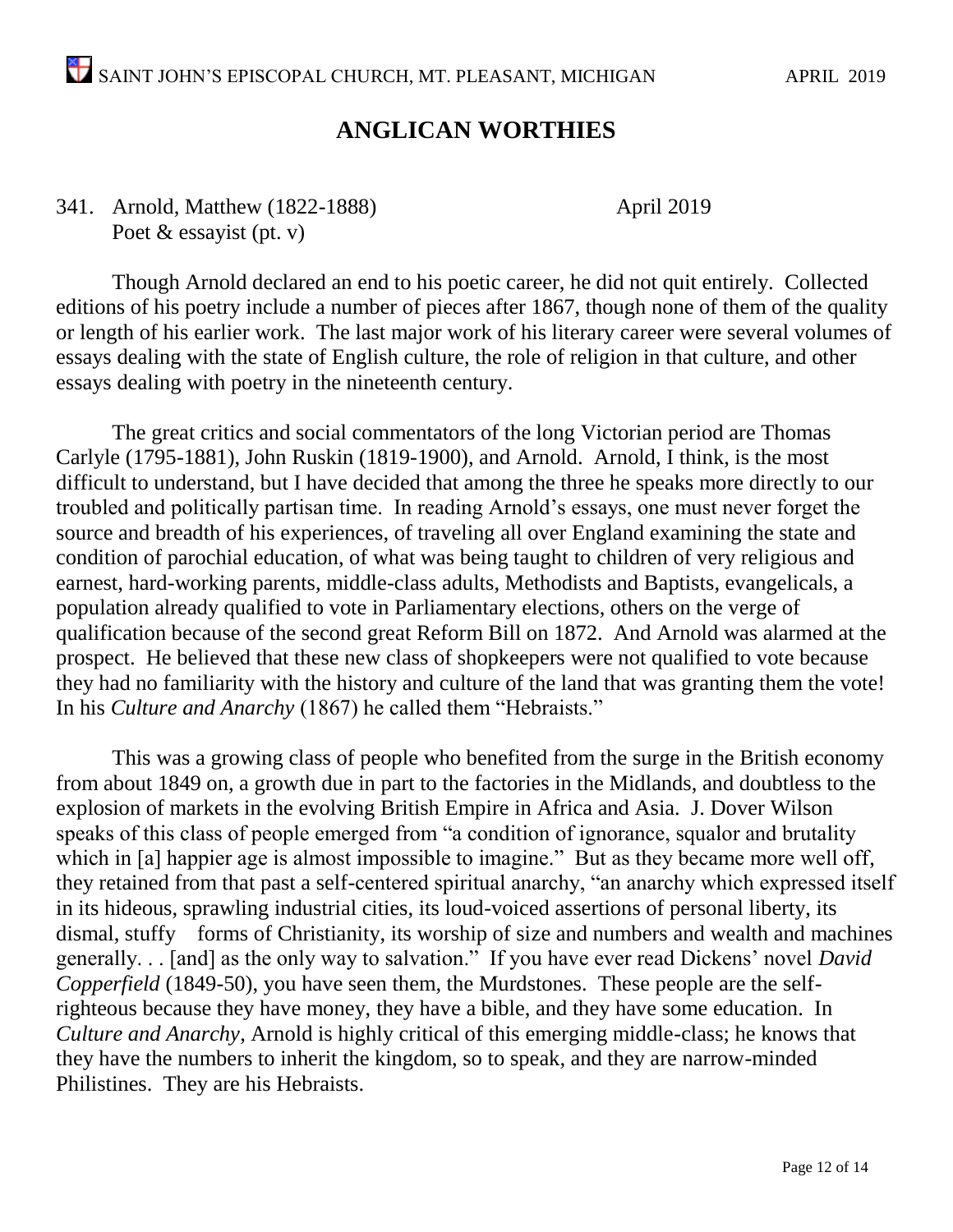# SAINT JOHN'S EPISCOPAL CHURCH, MT. PLEASANT, MICHIGAN APRIL 2019

They are not, obviously, Anglicans; they go to "chapel"; they are what in this country we call Methodists: evangelical, their theology somewhat post-Calvinist, and characterized by their emphasis on sin, conduct, obedience, self-righteousness, and respectability. The thought that they will determine the direction of England makes him almost cringe. The result will be anarchy.

Salvation for the future of England lay in the hands of the people of "culture," who were sensible of the political, historical, and artistic heritage of the nation, who knew the poetry of the past, who were sufficiently educated to "see things as they really are," who were free of any political or denominational bias so as to be receptive "to the best that was thought and said in the world." This group he called "Hellenists." Admittedly they were likely to be Anglican, religiously open rather than captive of a narrow theology like the Nonconformists. They were not necessarily aristocratic. The best example in English fiction, though beyond Arnold's age, would be Helen Schlegel in E. M. Forster's novel *Howards End* (1910). He would also call them Humanists, Liberals, more secular, and appreciative of art, but especially interested in poetry, which Arnold believed was the most valued expression of English culture. "The uppermost idea with Hellenism," Arnold said, "is to see things as they really are; the uppermost idea with Hebraism of conduct and obedience." "Hellenism is *spontaneity of consciousness*, that of Hebraism, structures of conscience." There are similarities between Arnold's cultural ideal and the philosophy of Scotland's two great Enlightenment figures, David Hume (1711-1776) and Adam Smith (1723- 1790), who in their radical skeptical writings saw things as they really were.

The solution to the coming cultural crisis was "criticism" and education, mandatory programs ran by the state because, though Arnold valued the established church, he no longer believed that mandatory education should be in denominational hands. Those days in Victorian hands were long gone.

What did he mean by "criticism"?

He did not mean "literary criticism"; he meant cultural criticism, what we would simply call open discussion and debate, exchange of ideas. Here, at a time when the modern spirit, Lionel Trilling says, "was questioning both the validity of religion and the intelligence of those who desired still to accept it," was the need for a judgment, an "instrument for the discovery and evaluation of new ideas." In 1865 Arnold published his *Essays in Criticism*," the most important of which was his "Function of Criticism at the Present Time." In this essay "Arnold saw it as characteristic of the modern world that it was moved by ideas to an extent that had never before known, and he conceived it to be the function of criticism to subject all ideas to examination and refinement and to make available the best ideas of the past and present." This was to make available "the best that is known and thought in the world." Arnold's "criticism" was to be free of bias, especially religious bias; it was to be "disinterested," not committed to a particular outcome. Arnold further believed that this "critical" environment produced good art, expressions of beauty. It valued fact, the truth, instead of more opinion. -hlf